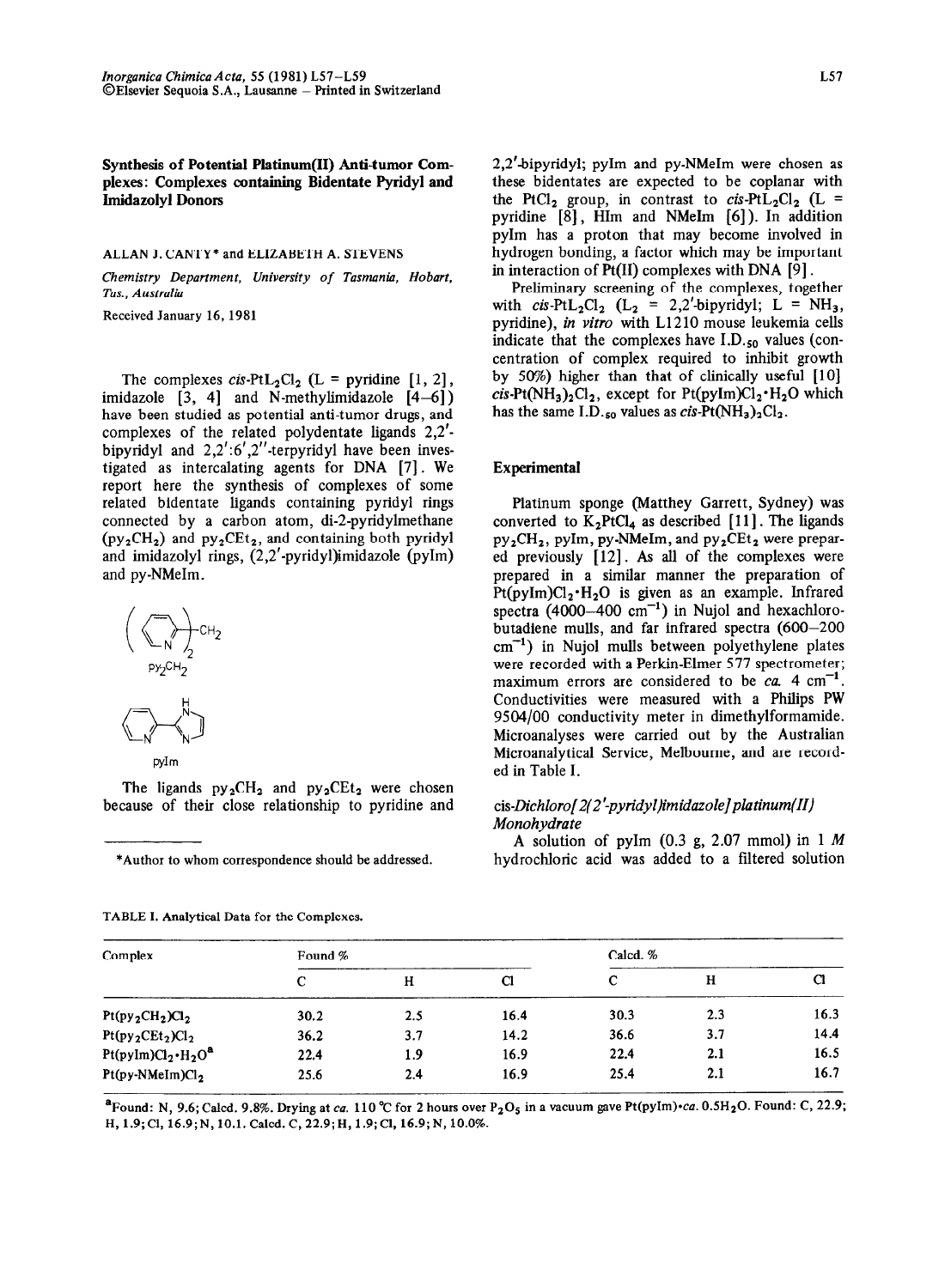| Complex                                                                                             | $v_{\text{as}}$<br>(cm <sup>-1</sup> ) | $\epsilon$ <sub>cm</sub> $^{-1}$ | Molar Conductance<br>$(bhm^{-1}$ cm <sup>2</sup> mol <sup>-1</sup> ) |  |
|-----------------------------------------------------------------------------------------------------|----------------------------------------|----------------------------------|----------------------------------------------------------------------|--|
| $Pt(py_2CH_2)Cl_2$                                                                                  | 342s                                   | 329s                             | $1.0\,$                                                              |  |
| $Pt(py_2CEt_2)Cl_2$                                                                                 | 339w                                   | 328 w                            | 2.4                                                                  |  |
|                                                                                                     | 3.43 w                                 | 329 s (sh,b)                     | 6.7                                                                  |  |
| Pt(pyIm)Cl <sub>2</sub> • H <sub>2</sub> O <sup>c</sup><br>Pt(py-NMeIm)Cl <sub>2</sub> <sup>d</sup> | 342 <sub>m</sub>                       | 330 <sub>m</sub>                 | 1.2                                                                  |  |

TABLE II. Platinum-Chlorine Stretching Frequencies<sup>8</sup> and Conductance Data.<sup>b</sup>

aNujol mulls; s, strong; m, medium; w, weak; sh, shoulder; b, broad; v, very. bin dimethylformamide at  $10^{-3}$  M.  $v(\text{OH})$ 3530 m(vb). <sup>d</sup>An absorption at 356 m is assumed to be a ligand mode, shifted from 369 w in the free ligand.

of  $K_2$ PtCl<sub>4</sub> (0.08 g, 1.93 mmol) in water. The resulting solution was stirred at ambient temperature for 2 hr and a yellow powder collected by filtration and washed with water (0.6 g, 74%). For complexes of  $py_2CH_2$  and  $py_2CEt_2$  the dihydrochloride salt of the ligand was dissolved in water and added to an aqueous solution of  $K_2PtCl_4$ .

## *Procedure for Studies of Growth Inhibition*

Complexes were dissolved in dimethylsulphoxide at concentrations such that 0.005 ml of solution when added to 2 ml of culture medium gave the required drug concentration. Cultures were assessed using a Coulter counter 48 hrs after drug additions; 0.005 ml of dimethylsulphoxide in 2 ml of medium had no effect on cell growth.

## **Results and Discussion**

**The** complexes precipitated as yellow powders on reaction of the ligands with an acidic aqueous solution of  $K_2PtCl_4$ . The complexes gave satisfactory microanalyses (Table I), and all of the complexes are insoluble in water but form non-conducting solutions in dimethylformamide (Table II), consistent with absence of ionic salts, e.g. Magnus type salts, as impurities.

Infrared spectra indicate that pyridine ring vibrations are shifted in the usual manner observed on coordination  $[13, 14]$ , *e.g.* the band at 405 cm<sup>-1</sup> [14] for pyridine is raised on coordination [13, 14] and similar shifts occur for the ligands studied here. Thus, bands at 403 w (py<sub>2</sub>CH<sub>2</sub>), 403 m (py<sub>2</sub>CEt<sub>2</sub>) 400 m (pyIm), and 403 w cm<sup>-1</sup> (py-NMeIm) occur at 453 m or 437 w(b), 456 w and/or 446 w, 430 w, and  $431 \text{ w cm}^{-1}$ , respectively, in the complexes. Platinum-chlorine stretching modes are readily identified in the range  $343-328$  cm<sup>-1</sup> for the complexes by comparison with spectra of the ligands and  $cis-PtL_2Cl_2$  (L = pyridine [15], imidazole [3], N-methylimidazole  $[6]$ , and L2 = 2,2'-bipyridyl

|                         |  |  |  | TABLE III. 50% Inhibitory Dose (I.D. <sub>50</sub> ) for <i>cis</i> -PtL <sub>2</sub> Cl <sub>2</sub> |
|-------------------------|--|--|--|-------------------------------------------------------------------------------------------------------|
| Complexes. <sup>a</sup> |  |  |  |                                                                                                       |

| $(mol1^{-1})$        |
|----------------------|
| $1.0 \times 10^{-5}$ |
| $3.5 \times 10^{-6}$ |
| $1.0 \times 10^{-6}$ |
| d                    |
| $6.0 \times 10^{-6}$ |
| $1.0 \times 10^{-6}$ |
| $7.0 \times 10^{-6}$ |
|                      |

<sup>a</sup>Cultures of L1210 mouse leukemia cells. <sup>b</sup>Concentration of complex, in dimethylsulphoxide, required to inhibit growth L1210 cells by 50%. CMonohydrate. dlnsuffigrowth  $L1210$  cells by 50%.  $\degree$  Monohydrate. ciently soluble to obtain concentrations  $>2 \times 10^{-6}$  mol  $1^{-1}$ .

[16]) which have these modes in the range 345-320  $cm^{-1}$  (Table II).

Preliminary screening of the complexes, including the 2,2'-bipyridyl complex and cis-PtL<sub>2</sub>Cl<sub>2</sub> (L = NH<sub>3</sub>, pyridine), on cultures of L1210 mouse leukemia cells has been carried out (Table III) [17]. Results were obtained over a range of concentrations required to give lo-90% inhibition of growth, and the expected sigmoidal curves (percent growth vs. concentration) were obtained. The complex *cis-Pt(pyri*dine)<sub>2</sub>Cl<sub>2</sub> gave an I.D.<sub>50</sub> value higher than that of  $cis-Pt(NH_3)_2Cl_2$ , consistent with earlier studies showing that this complex has lower activity than *cis-* $Pt(NH<sub>3</sub>)<sub>2</sub>Cl<sub>2</sub>$  against Ehrlich ascites and Sarcoma 180 tumors in mice  $[1, 2]$ . The complex Pt(pyIm)Cl<sub>2</sub><sup>\*</sup> Hz0 gave an I.D.se value similar to that of *cis-* $Pt(NH<sub>3</sub>)<sub>2</sub>Cl<sub>2</sub>$ , and below values for the other complexes. These results suggest that further testing with tumor bearing animals is warranted for  $Pt(pyIm)Cl_2$ <sup>\*</sup>  $H<sub>2</sub>O$ .